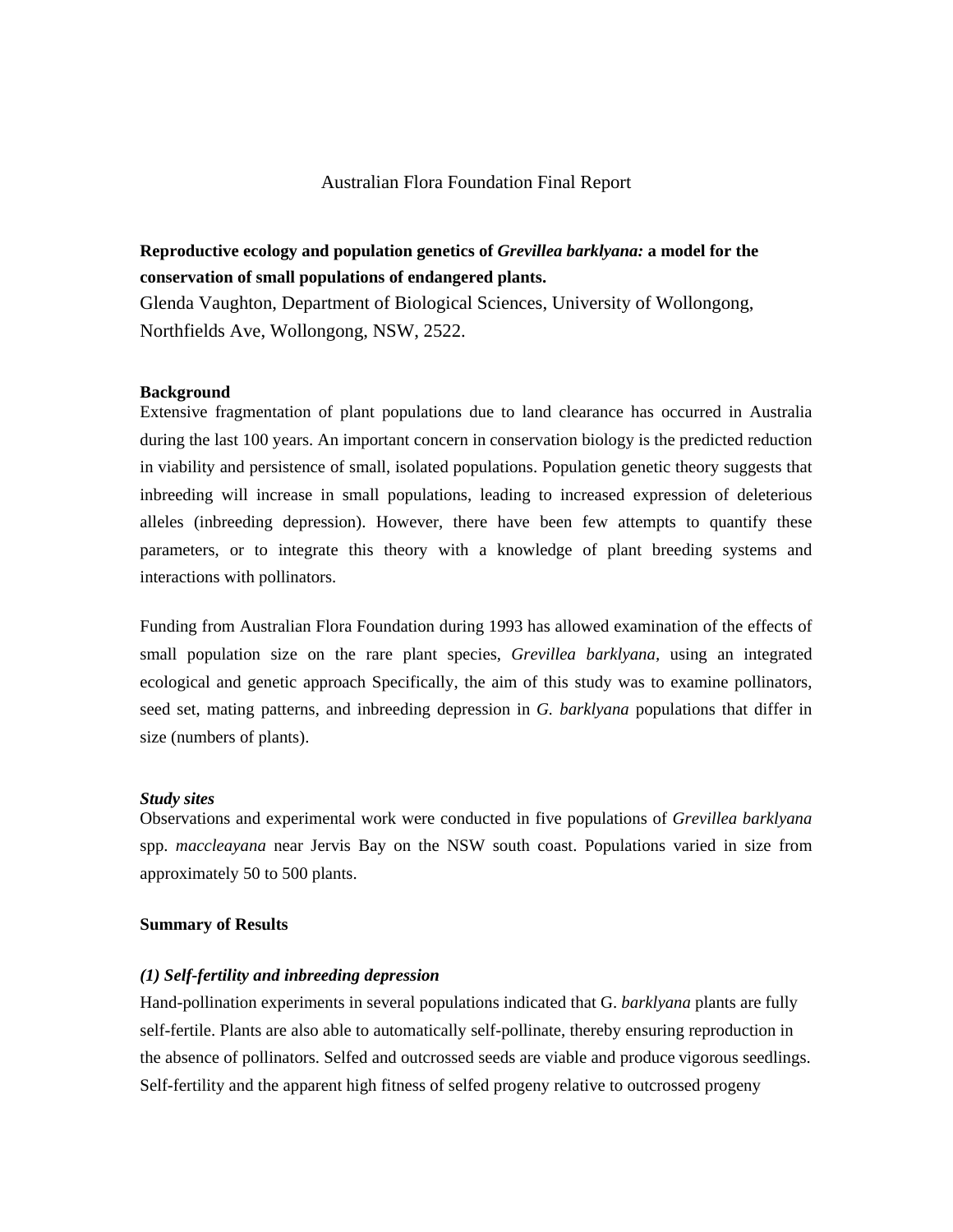suggest that inbreeding depression is not occurring in *G. barklyana* populations, although further examination especially under field conditions is necessary. Lack of inbreeding depression may be the result of recessive lethal alleles being purged from populations by repeated setting over a long time period.

#### *(2) Mating system analyses*

Electrophoretic examination of mating patterns in several populations indicated that the majority of seeds produced were the products of self-fertilization. In one population, where the genotypes of individual plants were determined by electrophoresis, there was virtually no exchange of genes between immediately adjacent plants. The implications of high levels of selfing include increased homozygosity, decreased genetic diversity and, in the long term, increased nsk cf extinction as a result of reduced ability' to adapt to changing environmental conditions, interestingly, some variation in mating patterns was evident, with relatively high levels of outcro-ssing being detected in one large population. In general, mating system analyses were hampered by low levels of electrophoretic variability. More powerful molecular techniques ore new required to further investigate the mating system and genetic variation within and betw een populations.

Although high selfing -ares are not uncommon in self-fertile plants, the high selfing rates in *G. barklyana* were inconsistent with the abundance and foraging behaviour of bird-pollinators in the study populations. Bird pollinators were abundant in all populations examined and birds moved frequently between plants during their foraging bouts, potentially transferring cross pollen. The high levels of selfing, despite the abundance of cross-pollinating floral visitors, may be explained by the presence of introduced honeybees *(Apis mellifera)* which visit newly-opened flowers to collect pollen. Foraging behaviours of pollen-collecting honeybees at newly opened flowers results in self-pollination. Self pollen deposited by bees would pre-empt ovules, thereby rendering later visits by cross-pollinating birds ineffective. Pollen-collecting honeybees may also -educe crcss-pollination by birds because less pollen is available for transfer between plants.

Self-pollination by honeybees has importance consequences for *G. barklyana* because low outcrossing rates will occur regardless of the abundance of birds. In conservation biology there is concern about the effects of introduced honeybees on native plants, although at present there is a dearth of experimental data. Most work to date has focused on the fact that honeybees often remove floral rewards but do not pollinate flowers. The present results suggest that introduced honeybees can also have more subtle effects, that nevertheless, have far-ranging implications for plant populations.